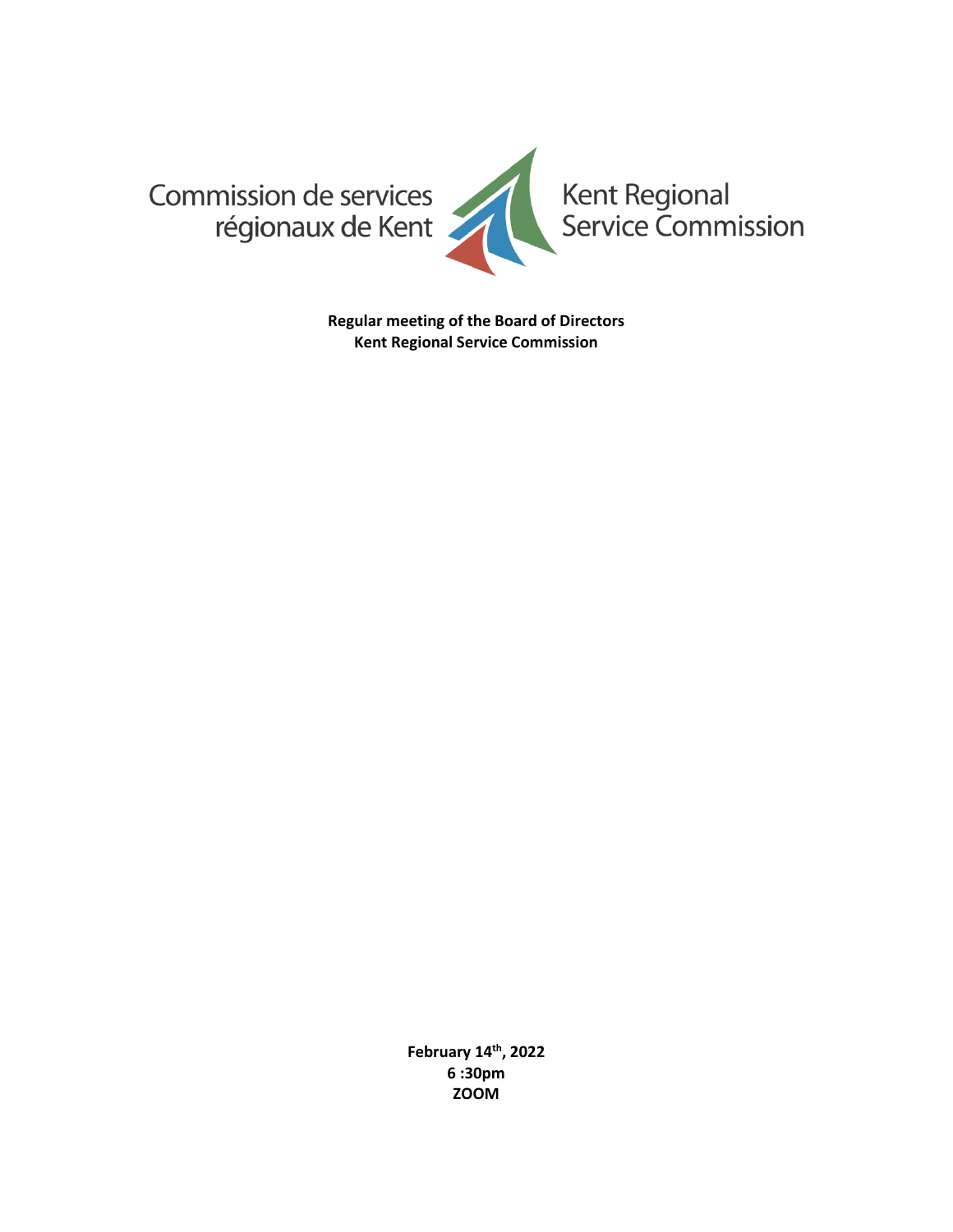# **1. CALL TO ORDER**

Mrs. Pierrette Robichaud, opens the meeting at 6:31 p.m. and welcoms everyone.

## **2. ATTENDANCE**

- ➢ Pierrette Robichaud, Chair of the KRSC and Mayor of the Village of Rogersville
- ➢ Claude LeBlanc, Vice-Chair of the KRSC and President of the LSD of Wellington
- ➢ Aldéo Saulnier, Mayor of the Town of Bouctouche
- ➢ Daniel Bourgeois, President of the LSD of Grande-Digue
- ➢ Danielle Dugas, Mayor of the Village of Saint-Louis-de-Kent
- ➢ Docile Cormier, President of the LSD of Carleton
- ➢ Éric Tremblay, President of the LSD of Saint-Ignace
- ➢ Gisèle Fontaine, President of the LSD of Saint-Louis
- ➢ Jacques Cormier, President of the LSD of Saint-Paul
- ➢ Jean-Pierre Richard, Mayor of the Village of Saint-Antoine
- ➢ Kris Morey, President of the LSD of Weldford
- ➢ Marc Goguen, Mayor of the Rural Community of Cocagne
- ➢ Paul Lirette, President of the LSD of Saint-Charles
- $\triangleright$  Stella Richard, Mayor of the Town of Richibucto
- ➢ Tina Beers, President of the LSD of Harcourt
- ➢ Wayne Carpenter, Mayor of the Village of Rexton

### **ABSENCES:**

- ➢ Jacques Cormier, President of the LSD of Saint-Paul
- $\triangleright$  Roger Richard, President of the LSD of Acadieville

### **OTHERS**

- $\triangleright$  Paul Lang, Executive Director of the KRSC
- ➢ Isabelle Godin, Assistant Executive Director of KRSC
- ➢ Francine Arsenault, Administrative Assistant of KRSC
- ➢ Francine Babineau, Translator
- ➢ Roger Pitre, EMO
- ➢ Sonia Mazerolle, Rural Settlement Coordinator Kent County
- ➢ Daniel Goguen, Local Services Manager/Environment and Local Government
- $\triangleright$  Janice Goguen, Transition Facilitator
- $\triangleright$  Michel Desjardins, Transition Facilitator
- ➢ Jo Anne Nadeau, Community Inclusion Network
- $\triangleright$  Members of the public

### **3. CONFLICT OF INTEREST DECLARATIONS**

Nothing to declare.

### **4. ADOPTION OF THE AGENDA**

### 2022-001

It was moved by Aldéo Saulnier, seconded by Paul Lirette, that the agenda be adopted with the addition to 14 b. 2021 Census.

Motion carried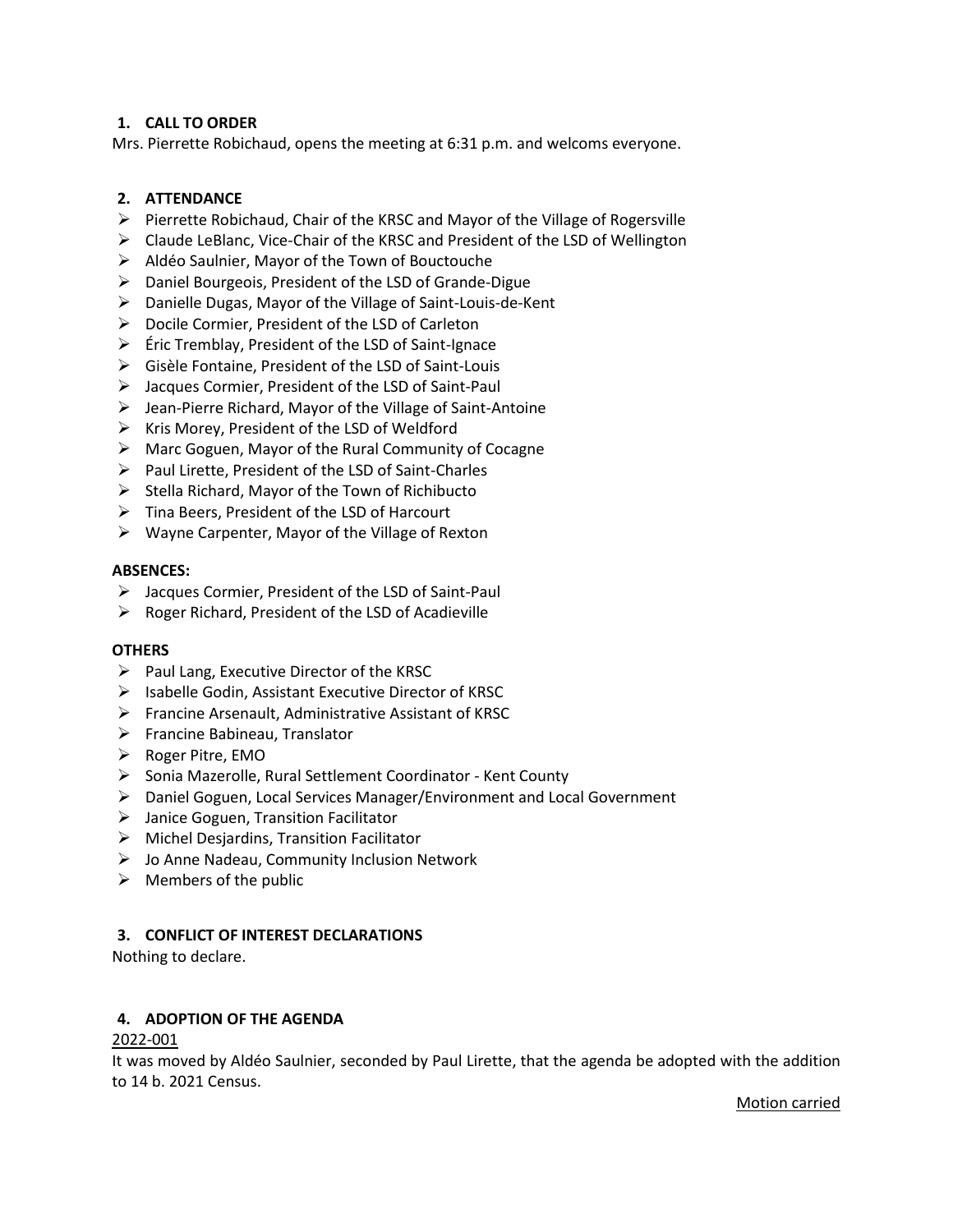# **5. ADOPTION OF THE MINUTES OF DECEMBER 16TH , 2021**

# 2022-002

It was moved by Paul Lirette, seconded by Docile Cormier, that the minutes of the December 16<sup>th</sup>, 2021 regular meeting be approved as presented.

Motion carried

# **6. BUSINESS ARISING FROM THE MINUTES**

# **a. Health Committee**

Pierrette Robichaud gives an update on the work that has been accomplished by the committee to date and what is to come. She gives a brief summary of the meetings that took place with the Horizon and Vitalité health networks. The notes of these meetings will be provided with the next Board of Directors' documents.

# **b. Immigration (Sonia Mazerolle)**

Sonia Mazerolle announces that 14 people have arrived in the Richibucto area since January and that 3 people should arrive this week. A few more people are expected in March. For the moment, she is alone and therefore does not have the chance to do integration activities. As soon as the job vacancy is filled, she will be able to organize and offer integration activities to newcomers. When asked about housing, she answers that it is the responsibility of employers to find housing for newcomers.

# **c. Local Governance Reform - Short presentation of the Transition Leaders**

Paul Lang asks the transition facilitators present to introduce themselves to the group. Janice Goguen and Michel Desjardins introduce themselves and speak a bit about their experiences prior to arriving at their current position. They gave an overview of what is to come, the challenges and answered questions from the Board members.

Paul Lang and Jo Anne Nadeau give an overview of the transition from CIN to KRSC before moving on to the proposal.

# **i. Community Inclusion Network and Community Transportation**

WHEREAS the Kent Community Inclusion Network (CIN) has not had a coordinator since December 2021. WHEREAS the CIN Kent has asked the Economic and Social Inclusion Corporation if the activities of the CIN Kent could be transferred to the Kent RSC before the deadline of January 1, 2023.

WHEREAS the Executive Director of the Kent RSC and the President of the CIN Kent have met several times since January 1, 2022 to discuss the possibility of transitioning the activities of the CIN Kent to the Kent RSC before January 1, 2023.

WHEREAS four CINs in New Brunswick would be targeted by this first wave of transition and Kent would be part of this group.

WHEREAS the CIN Kent is in favour of transferring activities to the Kent RSC sooner than expected in order to ensure continuity in programming, such as community transportation and the implementation of initiatives provided for in the poverty reduction plan.

### 2022-003

Be it therefore resolved that the Kent RSC Board of Directors agrees to begin the transition process with the CIN Kent as soon as possible and that a memorandum of understanding between the Economic and Social Inclusion Corporation and the Kent RSC be prepared in order to ensure the necessary funding for the maintenance of the activities and programs offered in 2022 and the following years. Also, as soon as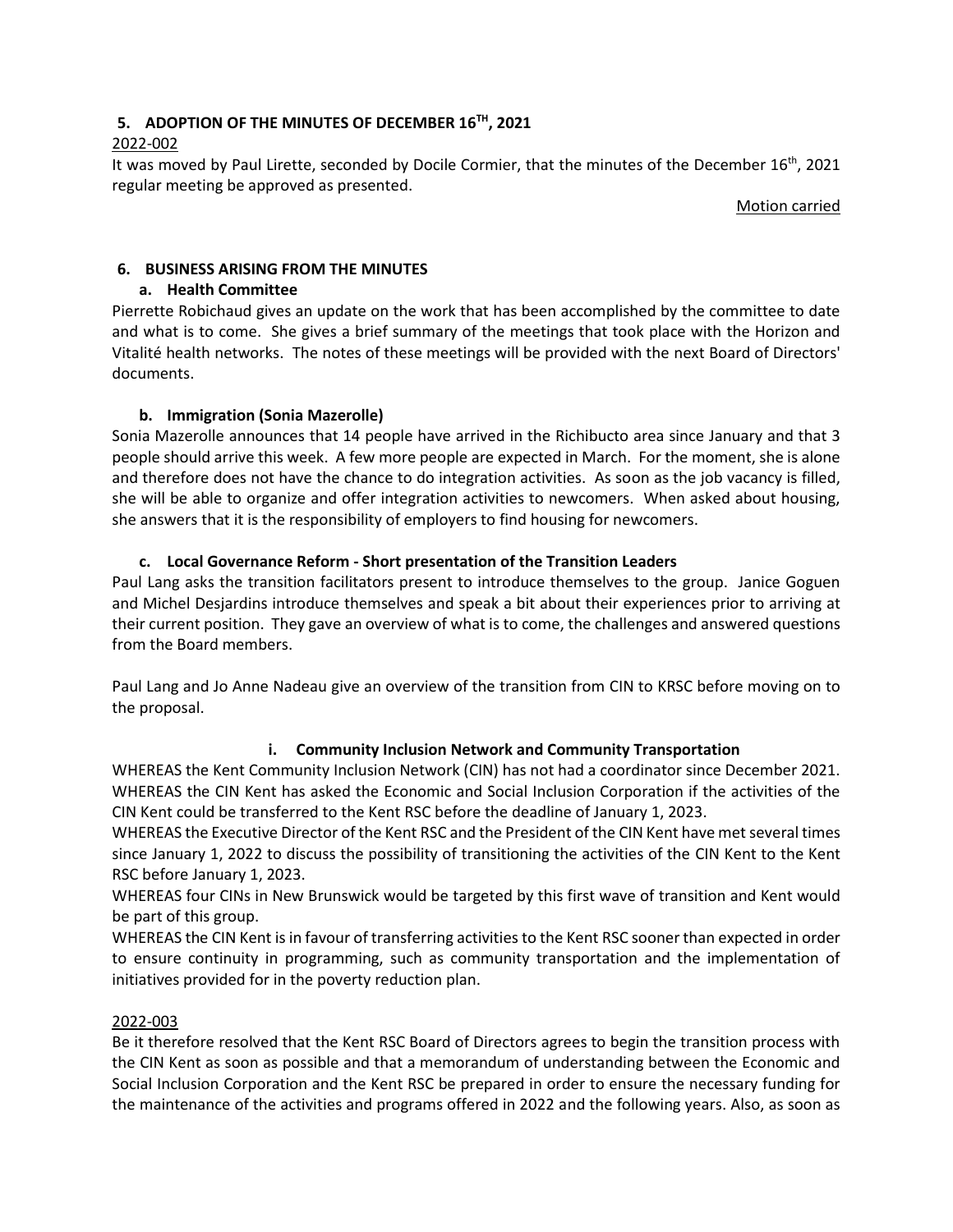the Memorandum of Understanding is prepared, that it be presented to the Kent RSC Board of Directors for final approval.

Moved by: Danielle Dugas Seconded by: Paul Lirette

### Motion carried

## **7. PRESENTATION FROM THE PUBLIC**

Nothing on this subject.

### **8. CORRESPONDENCE**

- December 14, 2021 Léonard Bernard, manager. North Star Campaign, Kent Region
- December 22, 2021 Patsy LeClair, President. Fundraising Campaign 21-22 Violence Prevention **Centre**
- December 23, 2021 Jeff McAloon, President Horizon Board of Directors
- January 5, 2022 Linda Renaud, President. Le Vestiaire St-Jean Baptiste Inc.

### **9. COMMITTEE REPORTS**

### **a. Finance – Administration – Human ressources**

### 2022-004

It was moved by Aldéo Saulnier, seconded by Paul Lirette, that Tanya Collette be granted access to the Kent RSC bank accounts (for viewing purposes only) to facilitate her duties in accounting.

Motion carried

#### **b. Audit**

The audit will take place starting March 7th. A resolution to accept the audit will be made at the April 21st meeting.

### **c. Kent Community Transportation**

After a short explanation from Paul Lang, the Board moves to the resolution.

WHEREAS personal transportation will become a mandatory service for the RSC as of January 1, 2023.

WHEREAS the Kent RSC established a community transportation committee but ceased its activities as the current service offered by the Kent Community Inclusion Network was to be transferred to the KRSC by January 1, 2023.

WHEREAS the Rexton Health Centre Committee had been fundraising to acquire a van to serve the Kent communities.

WHEREAS the Rexton Health Centre Committee does not wish to manage the van but would like an organization such as the KRSC to own and manage the van.

WHEREAS the federal government has just officially announced a funding program for the purchase of vehicles for the transportation of people in rural areas that covers up to 80% of the costs and that the KRSC is eligible to apply for this program.

WHEREAS the Rexton Health Centre Committee will be responsible for covering the missing 20% of the purchase.

WHEREAS the construction of the van may take up to one year and delivery will take place in 2023.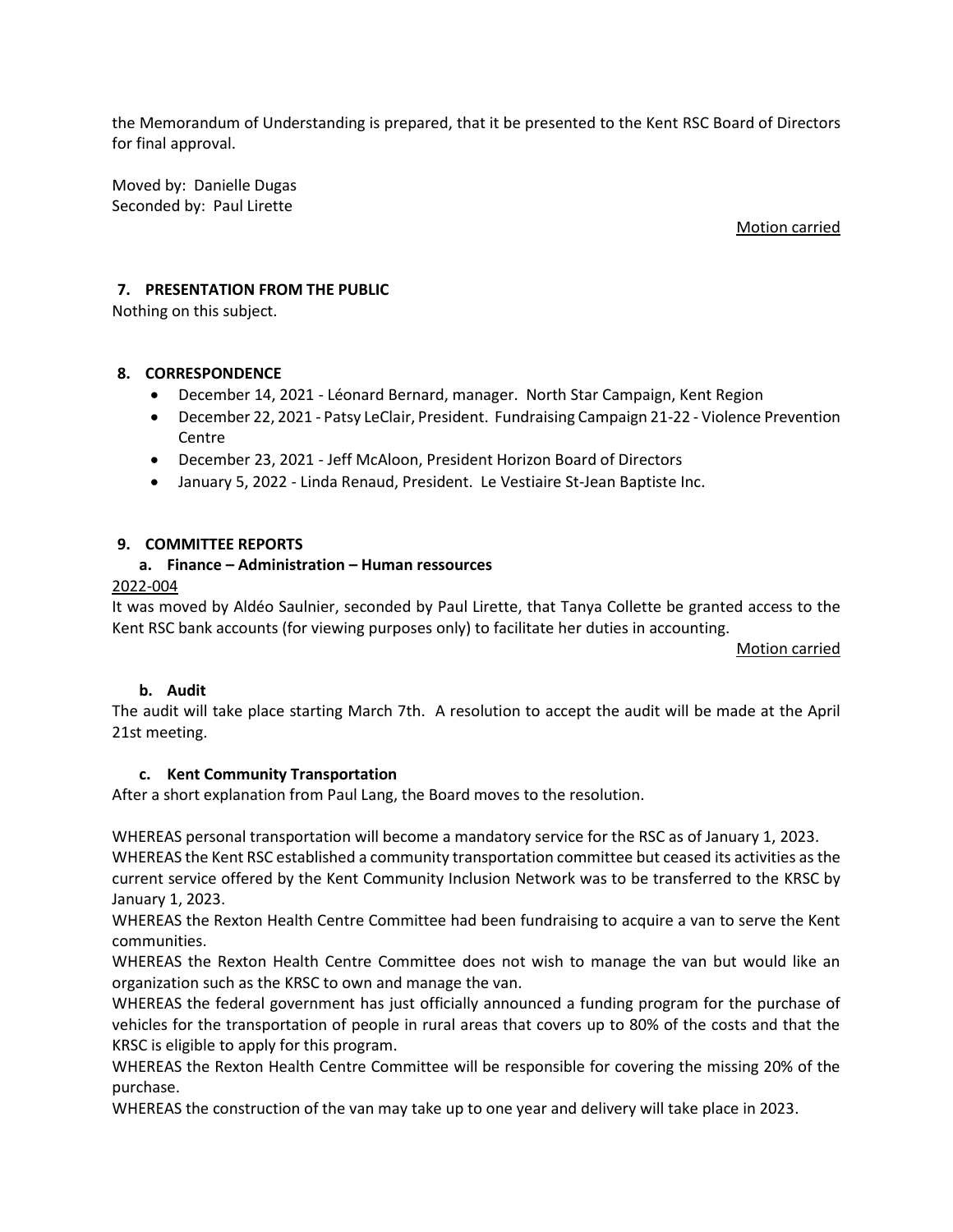WHEREAS the remaining funds from the Rexton Health Centre Committee fundraiser would go towards the operational costs of the human transportation service in the Kent Region.

#### 2022-005

Therefore, be it resolved that the Kent RSC Board of Directors request the administration to submit a funding request to the federal government for the acquisition of a van for the new public transportation service that will now be a responsibility of the KRSC.

Moved by: Aldéo Saulnier Seconded by: Éric Tremblay

#### Motion carried

#### 2022-006

Be it further resolved that the Kent RSC request the Rexton Health Centre Committee to proceed with the acquisition of the van and that a contribution agreement towards the operational costs be developed.

Moved by: Docile Cormier Seconded by: Paul Lirette

#### Motion carried

#### **10. REPORT ON COLLABORATIVE SERVICES ACTIVITIES**

#### **a. Planning**

The Planning Advisory Committee minutes of November 15 and December 13, 2021 and the December 2021 Construction Report are circulated.

#### **b. Solid waste**

The waste report for December 2021 is circulated. Docile Cormier is a little concerned about a report she saw and asks where our solid waste goes after it is picked up? Paul Lang explains that the waste that is in the clear bags goes directly to the landfill. From there, the Southeast RSC, with the methane that is produced from the landfill, produces electricity. Compost is used for many things. The recycling is sorted and sent to Canadian and American markets that process the material. The rest of the material that cannot be used is sent to landfill. Isabelle Godin takes the floor to explain that ECO360 makes a conscious effort to seek markets in America since their standards are higher.

#### **c. Public safety**

Nothing on this subject.

#### **d. Emergency measures (Roger Pitre)**

Roger is very optimistic that there is light at the end of the tunnel with respect to the pandemic. Emergency measures will be relaxed as of midnight on February 18th. After that, training and exercises can resume. They have been very busy with the pandemic, the winter and the protests.

#### **e. Regional community infrastructures (Julie Payer Lafrance)**

In the absence of Julie Payer Lafrance, no report was presented.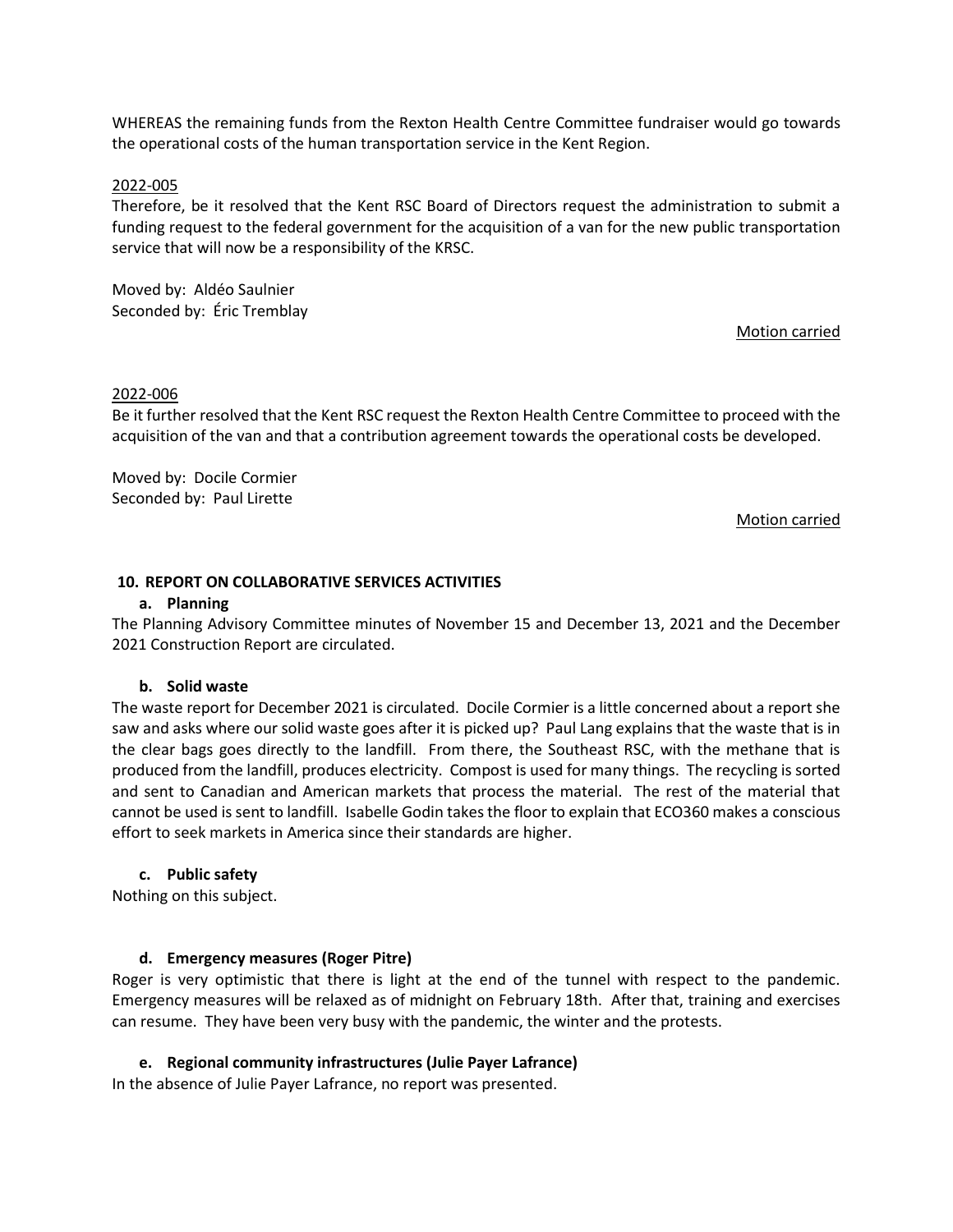Wayne Carpenter asks if other municipalities have been approached by a company looking for businesses and such who could sponsor their project to advertise/promote the fishing industry? Since it could touch tourism, he has approached Julie who will check into it.

Wayne also announces that they have lost the Curling Center. The snow has knocked out the system that provides power to the building. It's completely ruined.

# **11. CHAIR (December 11th, 2021 to February 2nd, 2022)**

December 15: Meeting with Vice-President and Executive Director by Zoom

December 16: BOD meeting by Zoom

December 20: Evaluation of the Executive Director

January 17: Health Committee meeting by Zoom

January 18: Meeting with Roger Doiron and Executive Director regarding the Health Committee by Zoom

January 19: Meeting with President and CEO of Horizon by Zoom

January 21: Meeting with President and CEO of Vitalité by Zoom

January 25: Meeting with Vice-President and Executive Director by Zoom

January 28: Meeting with Roger Doiron and Executive Director regarding the Health Committee by Zoom January 31: Meeting with Janice Goguen and Executive Director for the Transition Committee by Zoom February 02: Meeting with Provincial Health Task Force by Zoom

## **12. EXECUTIVE DIRECTOR'S REPORT (December 11th, 2021 to February 2nd, 2022)**

DECEMBER 11 - Destination South East presentation in Bouctouche

DECEMBER 13 - EMO and KRSC meeting in Richibucto

- DECEMBER 13 COVID update by Teams
- DECEMBER 14 Meeting with municipal CEOs in Richibucto

DECEMBER 14 - Kent Community Resiliency Steering Committee meeting by Teams

DECEMBER 15 - Meeting with Chair, Vice-Chair and ED of the KRSC by Zoom

DECEMBER 15 - Meeting for Community Safety Plan with UdeM Criminology Department

- DECEMBER 15 AMANB Education Committee meeting by Zoom
- DECEMBER 16 AMANB meeting by Zoom
- DECEMBER 16 CMNCP Board meeting by Zoom
- DECEMBER 16 Board of Directors meeting by Zoom
- DECEMBER 17 Meeting with South East RSC and EMO to discuss emergency measures
- DECEMBER 17 Meeting KRSC and ESIC by Teams
- DECEMBER 20 Meeting with Pierrette in Richibucto
- DECEMBER 21 Meeting with Resiliency Committee and DTI regarding the trail file by Zoom
- DECEMBER 21 COVID Update by Teams
- DECEMBER 22 Resiliency Committee meeting by Zoom
- DECEMBER 22 ESIC working group by Teams
- DECEMBER 22 Social Pediatrics meeting
- DECEMBER 22 EMO and RSC by Zoom
- JANUARY 17 Radio-Canada interview on emergency measures
- JANUARY 17 Rural Crime Prevention Training with Maxime Babineau, RCMP
- JANUARY 17 Health Committee meeting
- JANUARY 18 RSCs presentation for ESIC by Teams
- JANUARY 19 Health Committee and Horizon meeting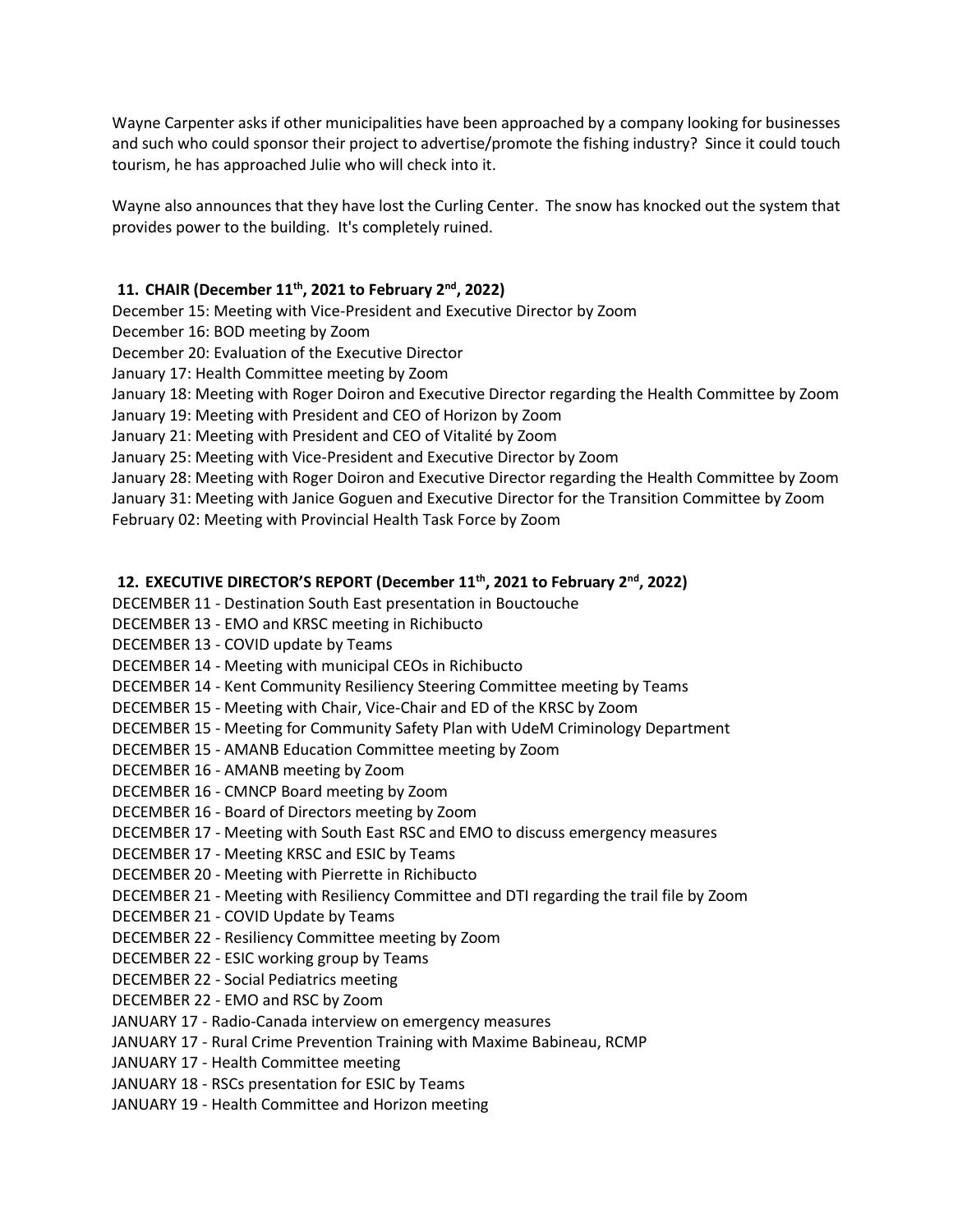- JANUARY 20 Meeting with 3D Planeta by Zoom
- JANUARY 20 Community Safety Plan meeting by Zoom
- JANUARY 21 Health Committee and Vitalité meeting by Zoom
- JANUARY 24 Meeting regarding the purchase of a "Flusher" by Zoom
- JANUARY 24 Resiliency Committee meeting for Trail Guide by Teams
- JANUARY 24 3D Planeta meeting by Zoom
- JANUARY 25 Meeting with Chair, Vice-Chair and ED of the KRSC by Zoom
- JANUARY 26 EPFT meeting by Teams
- JANUARY 27 Bi-monthly meeting of RSC EDs by Zoom
- JANUARY 27 CMNCP Board meeting by Zoom
- JANUARY 27 CSR-CIN working group
- JANUARY 28 MAC Board meeting by Webex
- JANUARY 31 Meeting for Community Safety Plan with UdeM Criminology Department
- JANUARY 31 Social Pediatrics Board meeting
- FEBRUARY 01 Meeting with CMNCP for the Community Safety Plan by Teams

# **13. RESOLUTIONS**

Paul Lang explains the reasons for the proposal and answers the questions asked.

## **a. Voluntary Services - "Flusher" and Street Sweeper**

WHEREAS the municipalities of Saint-Antoine, Bouctouche, Richibucto and Saint-Louis-de-Kent share the "flusher" equipment for the sewer cleaning service.

WHEREAS the flusher has reached the end of its life and the acquisition of new equipment is essential for the proper functioning of the sanitary sewer systems.

WHEREAS the municipalities of Bouctouche, Richibucto and Saint-Louis-de-Kent share the sweeper service WHEREAS the sweeper is also at the end of its life and the acquisition of new equipment is essential to maintain the service.

WHEREAS the Kent RSC was created to facilitate the sharing of service between communities, and the request of the municipalities falls within the role of KRSC.

WHEREAS the KRSC has received a request from the Kent municipalities to conduct a study on the acquisition of flusher and sweeper equipment and the management of the operators of this equipment for the benefit of the participating municipalities.

WHEREAS it is more expensive for communities to subcontract these services to service providers than to offer them themselves.

WHEREAS the study will determine the cost sharing formula between the participating communities, the development of the intermunicipal agreement and the Kent RSC and the financial analysis for the borrowing of funds for the acquisition of the equipment.

WHEREAS the Kent RSC does not currently have any debts and it is preferable for the communities to go through the Kent RSC for the acquisition of this equipment rather than asking a municipality to do the acquisition of this equipment.

WHEREAS the Department of Local Government and Governance Reform is aware of the interest of the participating municipalities to share the costs for the acquisition of the equipment and the management of its operations.

### 2022-007

Be it therefore resolved that the Board of Directors of the Kent RSC accepts that the Executive Director work in partnership with the General Managers of the participating municipalities (Bouctouche, Saint